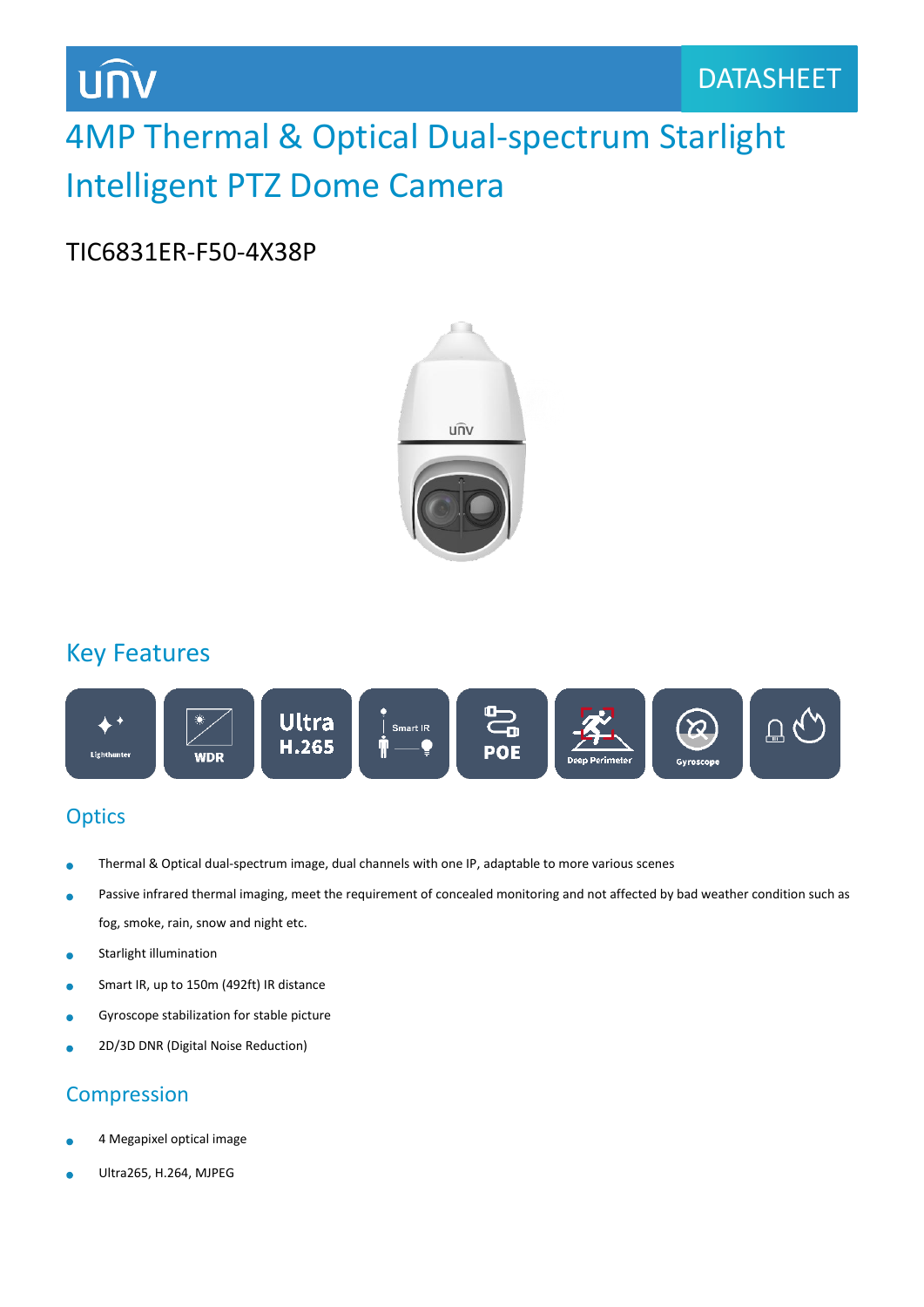

- Triple streams ò
- Customize OSD

#### Network

ONVIF Conformance  $\bullet$ 

#### **Structure**

- AC/DC24V or PoE++(IEEE 802.3bt) power supply  $\bullet$
- Wide voltage range of ±25%  $\bullet$
- Support Wiper  $\bullet$
- Alarm 2 in and 1 out, Audio 1 in and 1 out  $\bullet$
- IP66  $\bullet$

# Specifications

|                         | TIC6831ER-F50-4X38P                                          |                |                |               |              |  |
|-------------------------|--------------------------------------------------------------|----------------|----------------|---------------|--------------|--|
| <b>Optical Module</b>   |                                                              |                |                |               |              |  |
| Image sensor            | 1/1.8", progressive scan, 4.0 megapixel, CMOS                |                |                |               |              |  |
| Lens                    | 5.7 ~ 216.6mm, AF automatic focusing and motorized zoom lens |                |                |               |              |  |
| Digital Zoom            | 16                                                           |                |                |               |              |  |
| Optical Zoom            | 38                                                           |                |                |               |              |  |
| <b>DORI Distance</b>    | Lens (mm)                                                    | Detect (m)     | Observe (m)    | Recognize (m) | Identify (m) |  |
|                         | 5.7                                                          | 97.5(319.9ft)  | 39(128.0ft)    | 19.5(64.0ft)  | 9.8(32.0ft)  |  |
|                         | 216.6                                                        | 3030(9940.9ft) | 1212(3976.4ft) | 606(1988.2ft) | 303(994.1ft) |  |
| Angle of View(H)        | 58.5° $\approx$ 2.1°                                         |                |                |               |              |  |
| Angle of View(V)        | $35.0^{\circ}$ ~ 1.2°                                        |                |                |               |              |  |
| Angle of View (O)       | $72.0^{\circ}$ ~ 2.5°                                        |                |                |               |              |  |
| Shutter                 | Auto/Manual, shutter time: 1~1/100000 s                      |                |                |               |              |  |
| Minimum Illumination    | Colour: 0.0005 Lux (F1.3, AGC ON)<br>0 Lux with IR           |                |                |               |              |  |
| Iris                    | Auto/Manual; F1.3 ~ F4.6                                     |                |                |               |              |  |
| Day/Night               | IR-cut filter with auto switch (ICR)                         |                |                |               |              |  |
| Digital noise reduction | 2D/3D DNR                                                    |                |                |               |              |  |
| S/N                     | >55dB                                                        |                |                |               |              |  |
| IR Range                | Up to 150m (492ft)                                           |                |                |               |              |  |
| Defog                   | Optical Defog & Digital Defog                                |                |                |               |              |  |
| <b>WDR</b>              | 120dB                                                        |                |                |               |              |  |
| <b>Thermal Module</b>   |                                                              |                |                |               |              |  |
| Sensor type             | Vanadium Oxide Uncooled Focal Plane Arrays                   |                |                |               |              |  |
| Max. Resolution         | 384*288                                                      |                |                |               |              |  |
| Video format            | 720P(1280*720), Max 25fps                                    |                |                |               |              |  |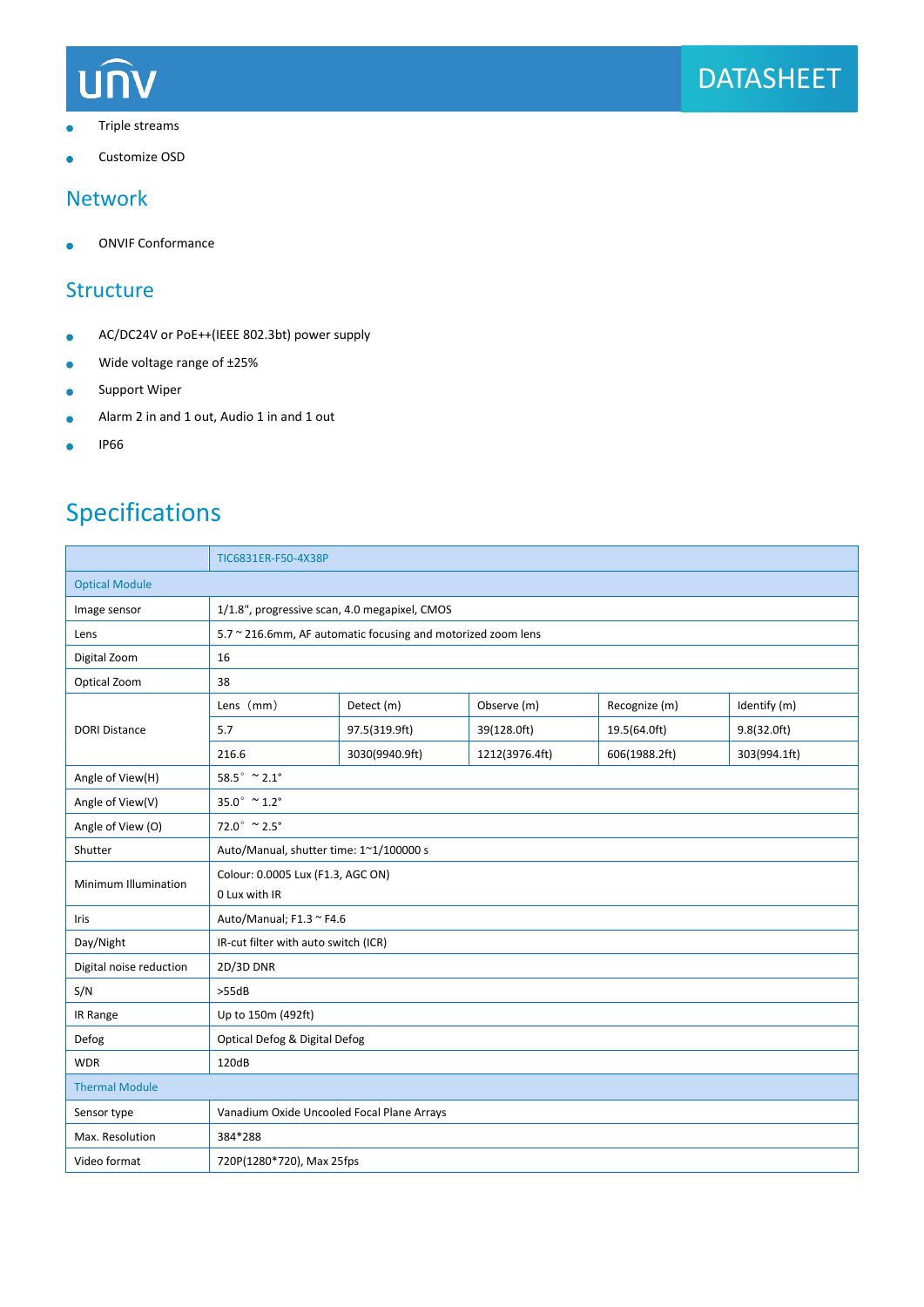# **UNV**

# DATASHEET

| Pixel size                     | $17 \mu m$                                                                                                                                                                                                                                         |  |  |  |
|--------------------------------|----------------------------------------------------------------------------------------------------------------------------------------------------------------------------------------------------------------------------------------------------|--|--|--|
| Response waveband              | $8^{\sim}$ 14 $\mu$ m                                                                                                                                                                                                                              |  |  |  |
| <b>NETD</b>                    | $≤$ 50mk                                                                                                                                                                                                                                           |  |  |  |
| Lens(focal length)             | 50mm                                                                                                                                                                                                                                               |  |  |  |
| Angle of View (H)              | $7.5^\circ$                                                                                                                                                                                                                                        |  |  |  |
| Angle of View (V)              | $5.8^\circ$                                                                                                                                                                                                                                        |  |  |  |
| Angle of View (O)              | $9.1^\circ$                                                                                                                                                                                                                                        |  |  |  |
| Focus                          | Auto/Semiautomatic/Manual                                                                                                                                                                                                                          |  |  |  |
| Palette                        | Up to 20 palettes of optional color, including: white hot, lava, iron oxide red, hot iron, medical, arctic, rainbow 1, rainbow 2,<br>rainbow 3, depict hot, ice hot, black hot, mazarine, fusion, red hot, green hot, color 1, color 2, rain, puce |  |  |  |
| <b>Detection Distance</b>      | Vehicle: 3480m (target size 4mx1.4m); human: 1395m (target size 1.8mx0.5m);                                                                                                                                                                        |  |  |  |
| <b>Recognition Distance</b>    | Vehicle: 870m (target size: 4mx1.4m); human: 349m (target size: 1.8mx0.5m);                                                                                                                                                                        |  |  |  |
| <b>Identification Distance</b> | Vehicle: 497m (target size: 4mx1.4m); human: 199m (target size: 1.8mx0.5m);                                                                                                                                                                        |  |  |  |
| Video                          |                                                                                                                                                                                                                                                    |  |  |  |
| Compression                    | Ultra265, H.264, MJPEG                                                                                                                                                                                                                             |  |  |  |
| H.264 code profile             | Baseline profile, Main Profile, High Profile                                                                                                                                                                                                       |  |  |  |
|                                | Main Stream: 4MP (2688×1520): Max.60fps;                                                                                                                                                                                                           |  |  |  |
| <b>Frame Rate</b>              | Sub Stream: 2MP (1920×1080): Max.60fps;                                                                                                                                                                                                            |  |  |  |
|                                | Third Stream: D1(720 x 576): Max.60fps                                                                                                                                                                                                             |  |  |  |
| <b>HLC</b>                     | Supported                                                                                                                                                                                                                                          |  |  |  |
| <b>BLC</b>                     | Supported                                                                                                                                                                                                                                          |  |  |  |
| OSD                            | Up to 8 OSDs                                                                                                                                                                                                                                       |  |  |  |
| <b>ROI</b>                     | Up to 8 areas                                                                                                                                                                                                                                      |  |  |  |
| Privacy Mask                   | Up to 24 areas                                                                                                                                                                                                                                     |  |  |  |
| <b>Motion Detection</b>        | Up to 4 areas                                                                                                                                                                                                                                      |  |  |  |
| <b>Smart</b>                   |                                                                                                                                                                                                                                                    |  |  |  |
| <b>General Function</b>        | Watermark, IP Address Filtering, Tampering Alarm, Alarm input, Alarm output, Access Policy, ARP Protection, RTSP<br>Authentication, User Authentication                                                                                            |  |  |  |
| <b>Audio</b>                   |                                                                                                                                                                                                                                                    |  |  |  |
| Audio Compression              | G.711U, G.711A                                                                                                                                                                                                                                     |  |  |  |
| Two-way audio                  | Supported                                                                                                                                                                                                                                          |  |  |  |
| Suppression                    | Supported                                                                                                                                                                                                                                          |  |  |  |
| Sampling Rate                  | 8 KHZ                                                                                                                                                                                                                                              |  |  |  |
| <b>Storage</b>                 |                                                                                                                                                                                                                                                    |  |  |  |
| <b>Edge Storage</b>            | Micro SD, up to 256GB                                                                                                                                                                                                                              |  |  |  |
| Network Storage                | ANR, NAS(NFS)                                                                                                                                                                                                                                      |  |  |  |
| <b>Network</b>                 |                                                                                                                                                                                                                                                    |  |  |  |
| Protocols                      | IPv4, IGMP, ICMP, ARP, TCP, UDP, DHCP, PPPoE, RTP, RTSP, RTCP, DNS, DDNS, NTP, FTP, UPnP, HTTP, HTTPS, SMTP, 802.1x,<br>SNMP, QoS, RTMP                                                                                                            |  |  |  |
| Compatible Integration         | ONVIF (Profile S, Profile G, Profile T), API                                                                                                                                                                                                       |  |  |  |
| Web Browser                    | Plug-in required live view: IE9+, Chrome 41 and below, Firefox 52 and below                                                                                                                                                                        |  |  |  |
| Pan & Tilt                     |                                                                                                                                                                                                                                                    |  |  |  |
| Pan Range                      | 360° (endless)                                                                                                                                                                                                                                     |  |  |  |
|                                | $0.1^{\circ}/s \approx 180^{\circ}/s$                                                                                                                                                                                                              |  |  |  |
| Pan Speed                      | Preset speed: 300°/s                                                                                                                                                                                                                               |  |  |  |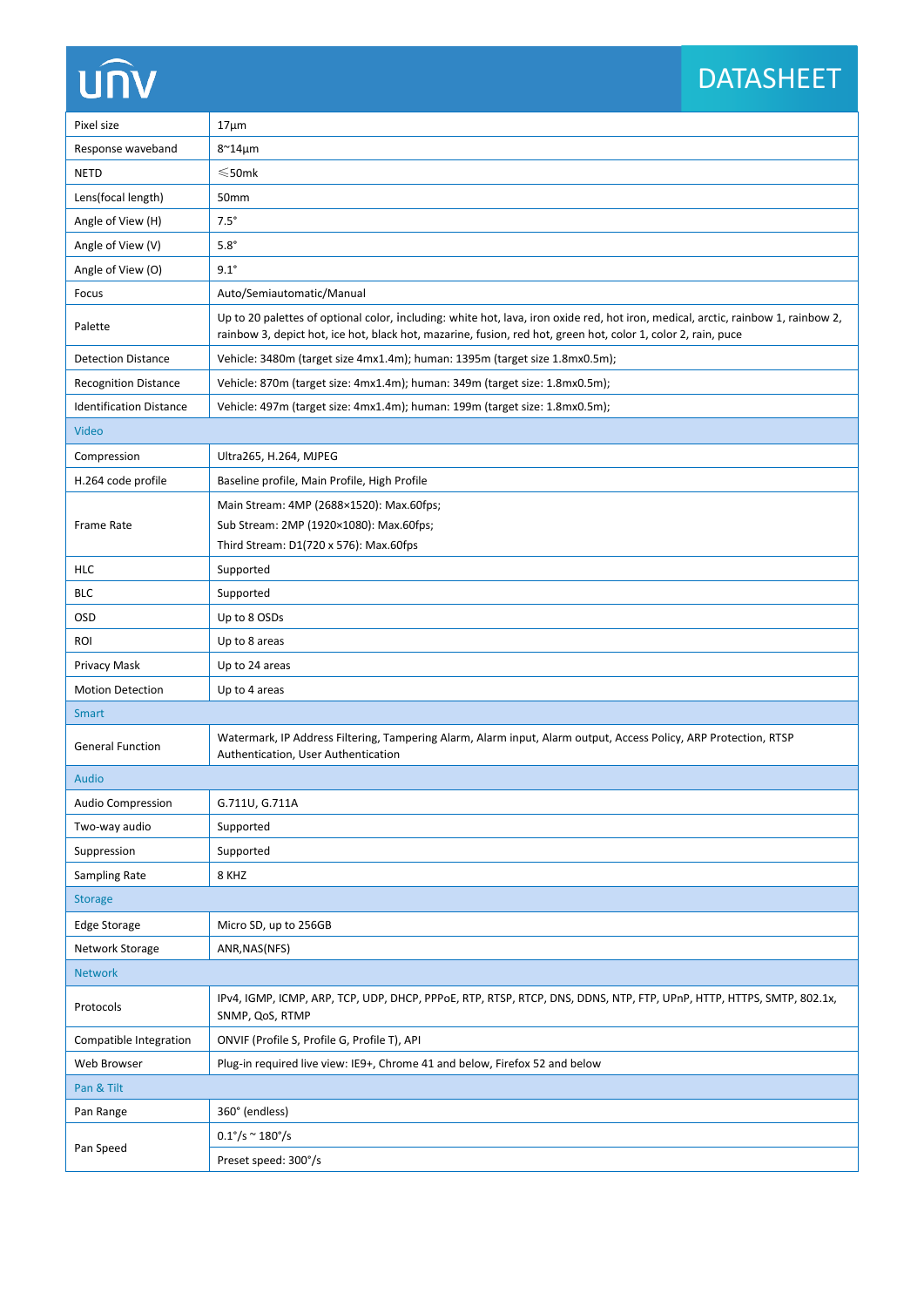# unv

# DATASHEET

| <b>Tilt Range</b>              | $-15^{\circ} \approx 90^{\circ}$ (auto reverse)                            |  |  |  |
|--------------------------------|----------------------------------------------------------------------------|--|--|--|
| <b>Tilt Speed</b>              | $0.1^{\circ}$ ~ 180 $^{\circ}/s$                                           |  |  |  |
|                                | Preset speed: 240°/s                                                       |  |  |  |
| Number of Presets              | 1024                                                                       |  |  |  |
| Patrol                         | Preset patrol, route patrol, recorded patrol                               |  |  |  |
| Home Position                  | Supported                                                                  |  |  |  |
| Interface                      |                                                                            |  |  |  |
| Audio I/O                      | Audio cable                                                                |  |  |  |
|                                | Input: impedance 1kΩ; amplitude 2V [p-p]                                   |  |  |  |
|                                | Output: impedance $600\Omega$ ; amplitude 2V [p-p]                         |  |  |  |
| Alarm I/O                      | 2/1                                                                        |  |  |  |
| Serial Port                    | 1 RS485                                                                    |  |  |  |
| Video Output                   | N/A                                                                        |  |  |  |
| Network                        | 1 RJ45 10M / 100M Base-TX Ethernet                                         |  |  |  |
| General                        |                                                                            |  |  |  |
| Power                          | AC 24V, DC 24V ±25%, PoE++ (IEEE 802.3bt) (IEEE802.3bt switch required)    |  |  |  |
|                                | Power consumption: Max 57W                                                 |  |  |  |
| Dimensions ( $\Phi \times H$ ) | $\Phi$ 270mm × 496.7mm ( $\Phi$ 10.6" × 19.6")                             |  |  |  |
| Weight                         | 10.22kg (22.53lb)                                                          |  |  |  |
| <b>Working Environment</b>     | -40° C ~ 70° C (-40° F ~ 158° F), Humidity: $\leq$ 95% RH (non-condensing) |  |  |  |
| <b>Storage Environment</b>     | -40° C ~ 70° C (-40° F ~ 158° F), Humidity: $\leq$ 95% RH (non-condensing) |  |  |  |
| Surge protection               | 6KV                                                                        |  |  |  |
| Vandal Resistant               | N/A                                                                        |  |  |  |
| <b>Ingress Protection</b>      | <b>IP66</b>                                                                |  |  |  |

## Dimensions